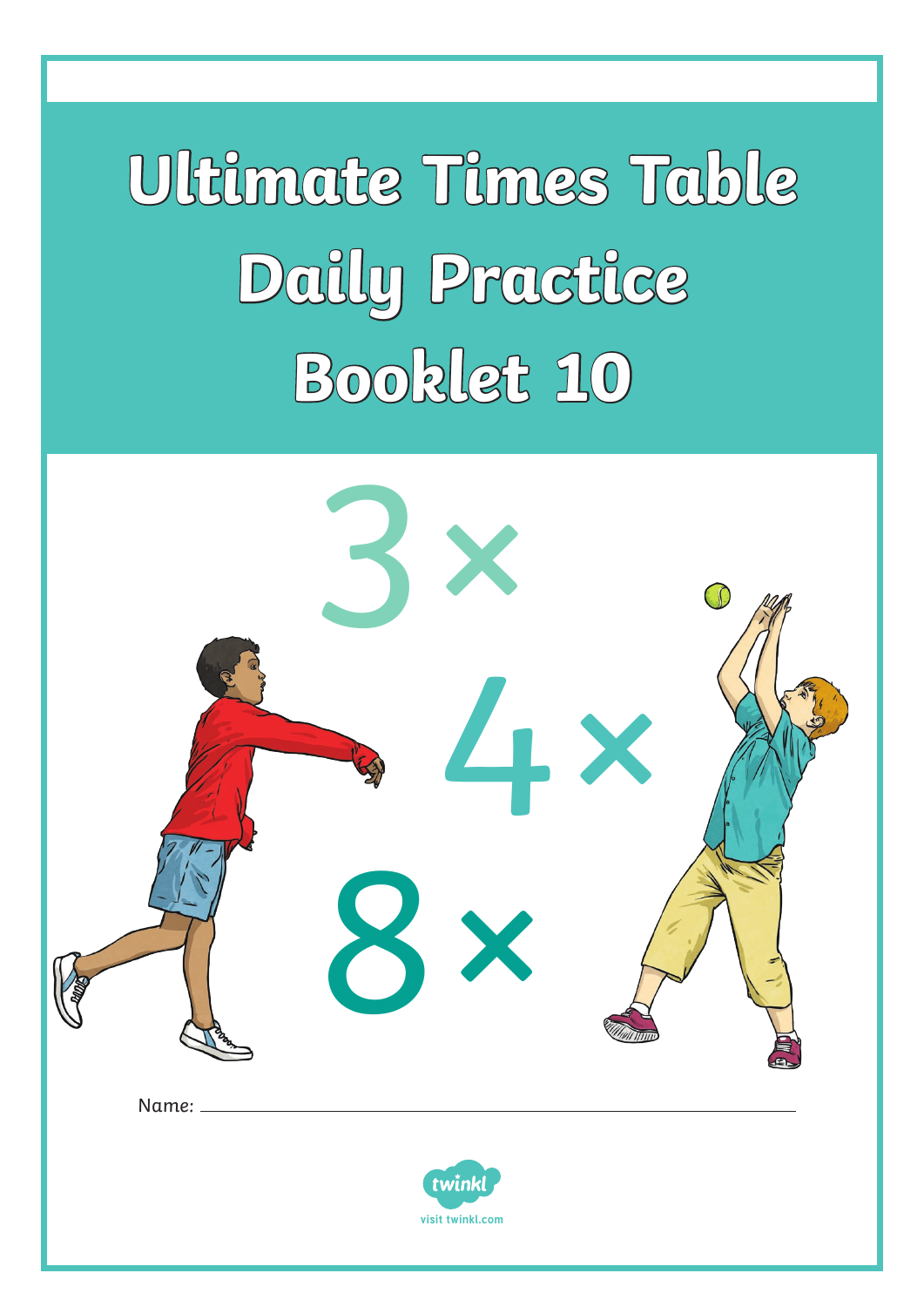### **Day 1 Challenge**

| $3 × 3 =$      | $11 × 3 =$      | $1 \times 4 =$  |
|----------------|-----------------|-----------------|
| $5 \times 3 =$ | $7 \times 3 =$  | $8 \times 4 =$  |
| $6 × 3 =$      | $12 \times 3 =$ | $5 × 4 =$       |
| $10 × 3 =$     | $9 \times 3 =$  | $2 \times 4 =$  |
| $1 \times 3 =$ | $3 × 4 =$       | $11 \times 4 =$ |
| $8 × 3 =$      | $4 \times 4 =$  | $7 × 4 =$       |
| $4 \times 3 =$ | $6 × 4 =$       | $12 \times 4 =$ |
| $2 × 3 =$      | $10 × 4 =$      | $9 \times 4 =$  |

| My score: | $\overline{24}$ |
|-----------|-----------------|
|           |                 |



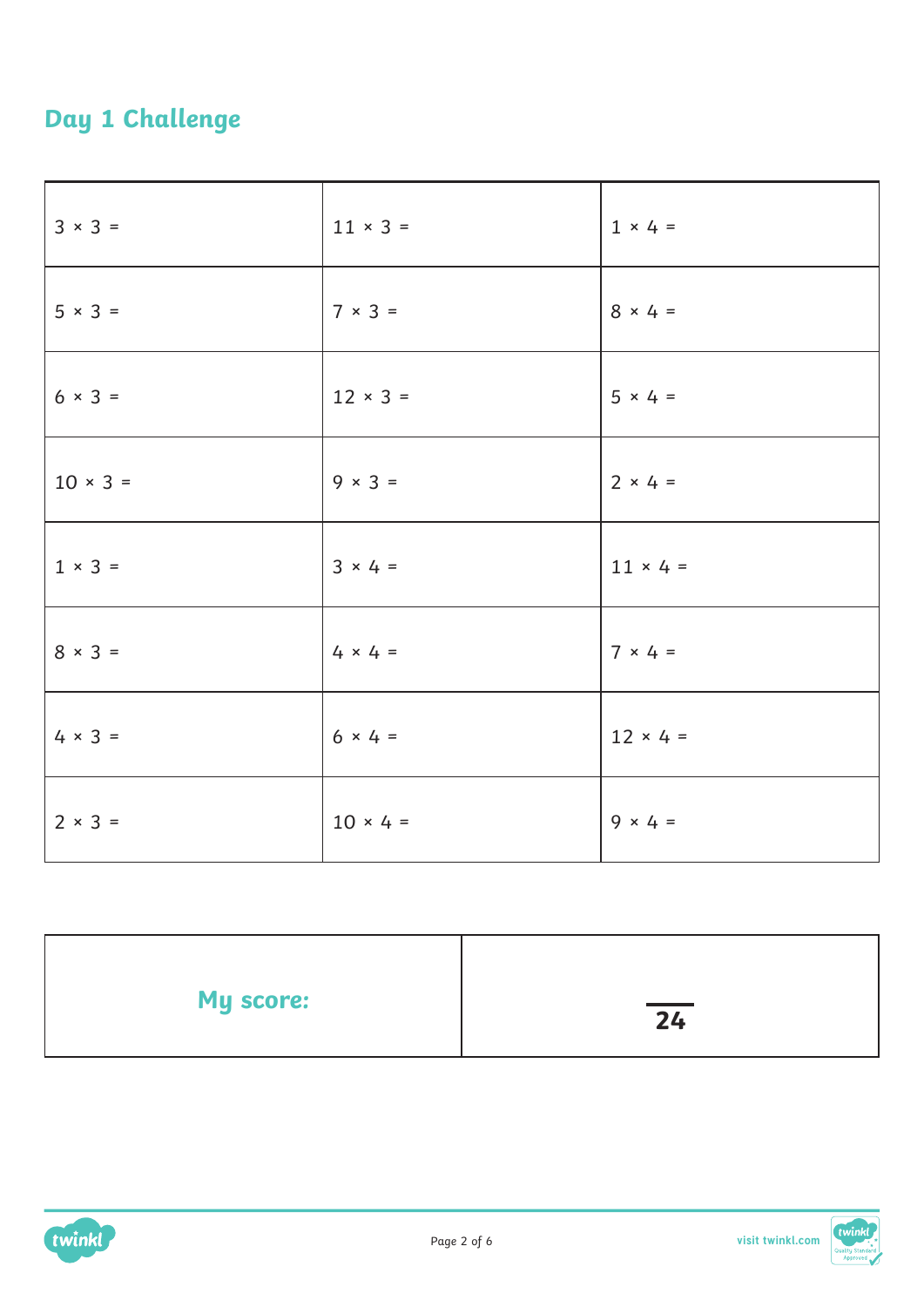### **Day 2 Challenge**

| $8 \times 8 =$ | $12 \times 8 =$ | $8 \times 4 =$  |
|----------------|-----------------|-----------------|
| $6 × 8 =$      | $5 \times 8 =$  | $10 × 4 =$      |
| $3 \times 8 =$ | $7 × 8 =$       | $1 \times 4 =$  |
| $2 \times 8 =$ | $4 \times 8 =$  | $6 × 4 =$       |
| $9 \times 8 =$ | $4 \times 4 =$  | $2 × 4 =$       |
| $1 \times 8 =$ | $7 × 4 =$       | $5 × 4 =$       |
| $10 × 8 =$     | $12 \times 4 =$ | $11 \times 4 =$ |
| $3 \times 8 =$ | $9 \times 4 =$  | $3 × 4 =$       |

| My score: | $\overline{24}$ |
|-----------|-----------------|
|           |                 |



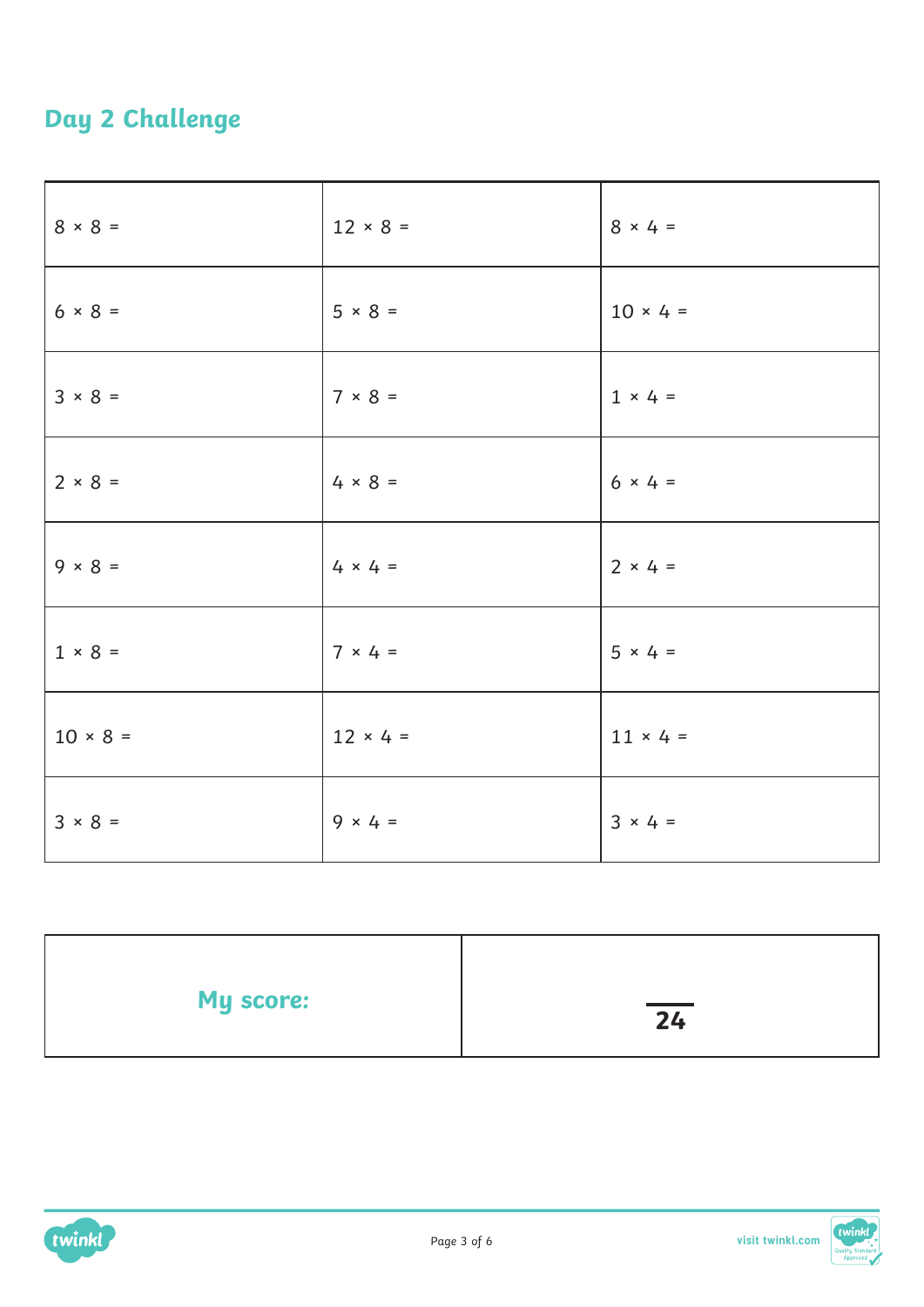### **Day 3 Challenge**

| $3 × 3 =$      | $11 \times 3 =$ | $1 \times 4 =$  |
|----------------|-----------------|-----------------|
| $5 × 3 =$      | $7 × 3 =$       | $8 × 4 =$       |
| $6 × 3 =$      | $12 \times 3 =$ | $5 \times 4 =$  |
| $10 × 3 =$     | $9 \times 3 =$  | $2 \times 4 =$  |
| $1 \times 3 =$ | $3 × 4 =$       | $11 \times 4 =$ |
| $8 × 3 =$      | $4 \times 4 =$  | $7 × 4 =$       |
| $4 \times 3 =$ | $6 × 4 =$       | $12 \times 4 =$ |
| $2 × 3 =$      | $10 × 4 =$      | $9 \times 4 =$  |

| <b>My score:</b> | $\overline{24}$ |
|------------------|-----------------|
|                  |                 |



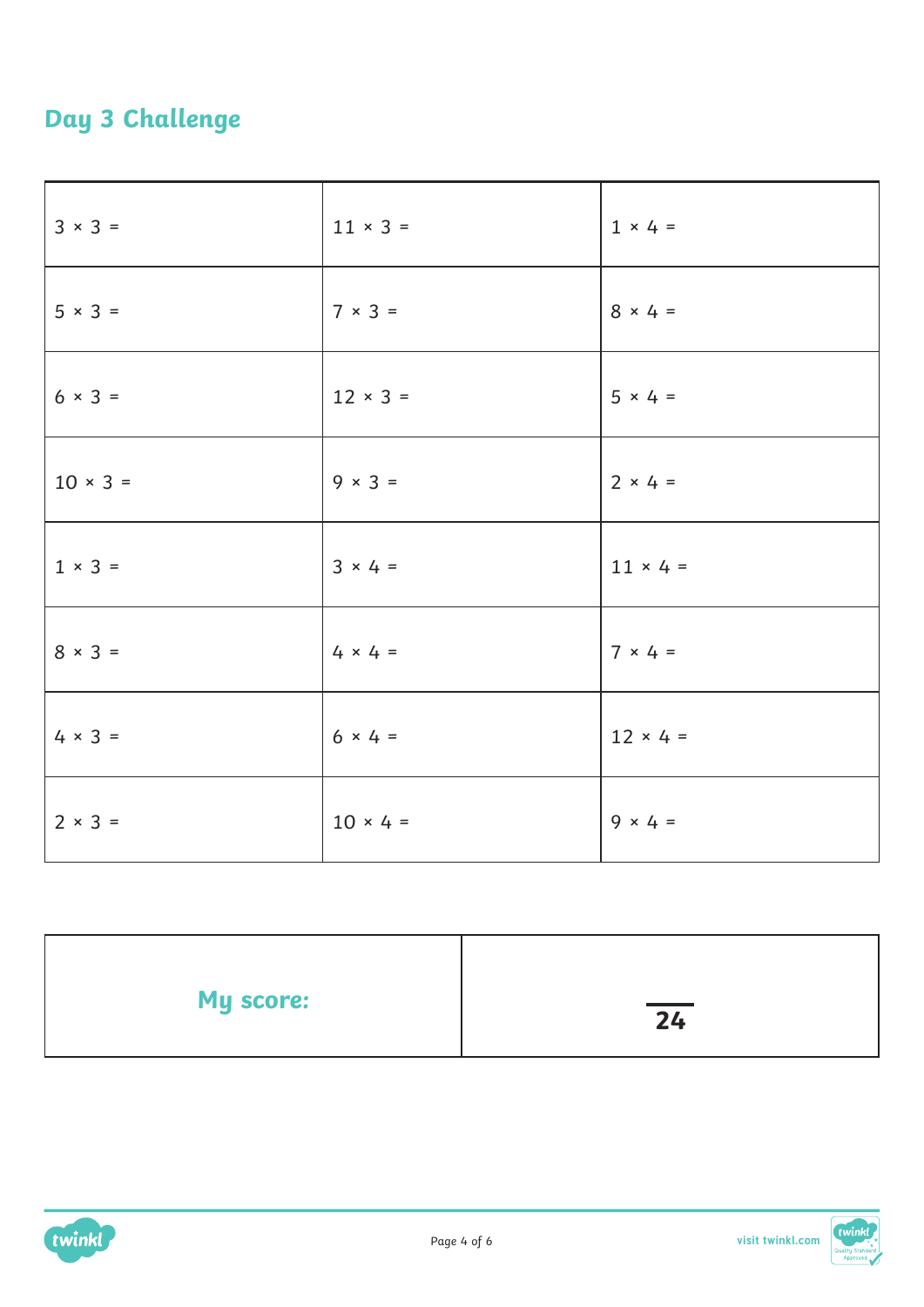#### **Day 4 Challenge**

| $8 \times 8 =$ | $12 \times 8 =$ | $8 \times 4 =$  |
|----------------|-----------------|-----------------|
| $6 × 8 =$      | $5 \times 8 =$  | $10 × 4 =$      |
| $9 \times 8 =$ | $3 × 8 =$       | $1 \times 4 =$  |
| $2 \times 8 =$ | $4 \times 8 =$  | $6 × 4 =$       |
| $3 \times 8 =$ | $4 \times 4 =$  | $2 × 4 =$       |
| $10 × 8 =$     | $7 × 4 =$       | $5 × 4 =$       |
| $1 \times 8 =$ | $12 \times 4 =$ | $11 \times 4 =$ |
| $7 \times 8 =$ | $9 \times 4 =$  | $3 × 4 =$       |

| My score: | $\overline{24}$ |
|-----------|-----------------|
|           |                 |